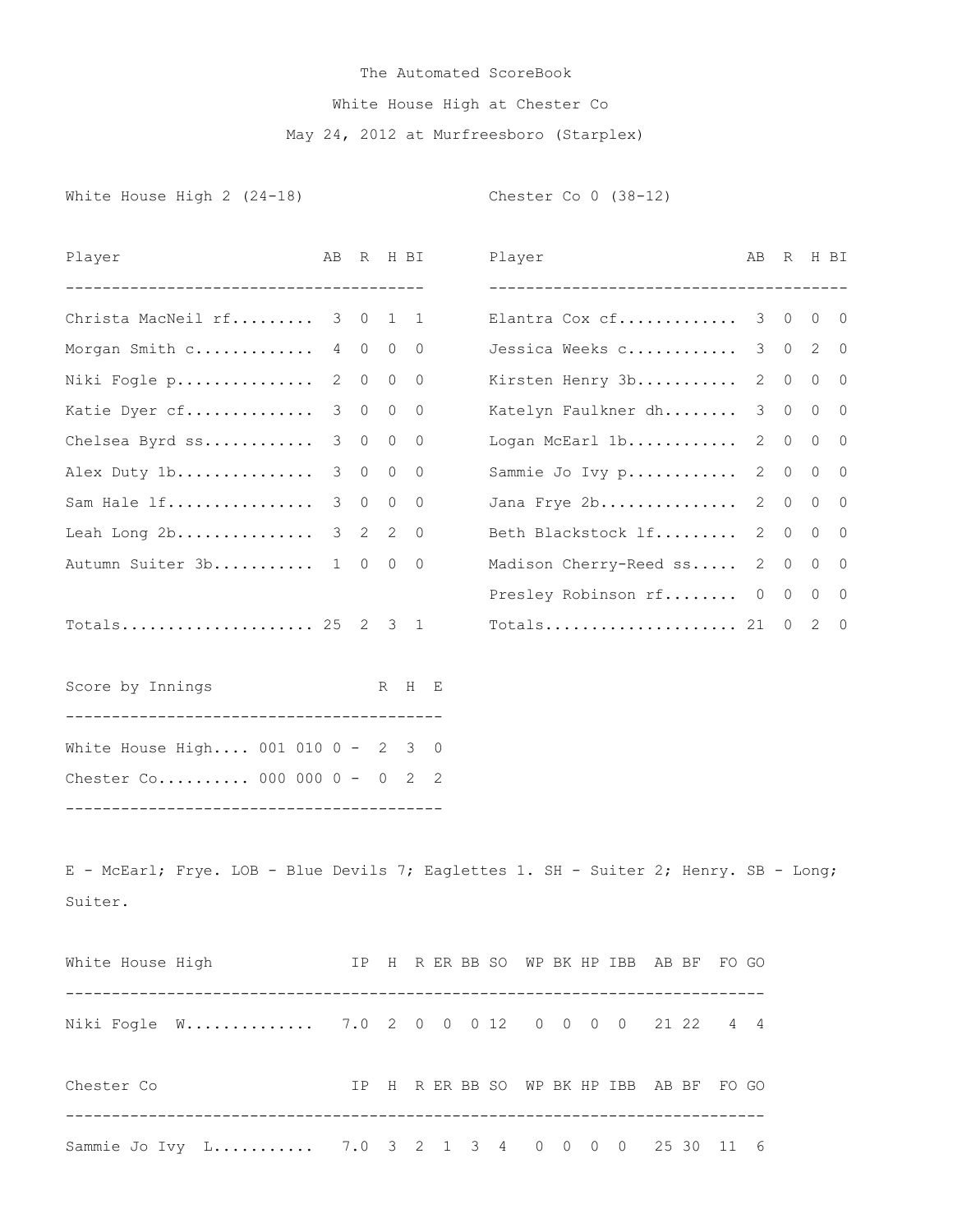Strikeouts - Smith; Fogle; Dyer; Duty; Henry; Faulkner; McEarl 2; Jo Ivy 2; Frye 2; Blackstock 2; Cherry-Reed 2. Walks - MacNeil; Fogle 2.

Umpires -

Start: 10:00am Time: 11:34 Attendance:

Game: AA07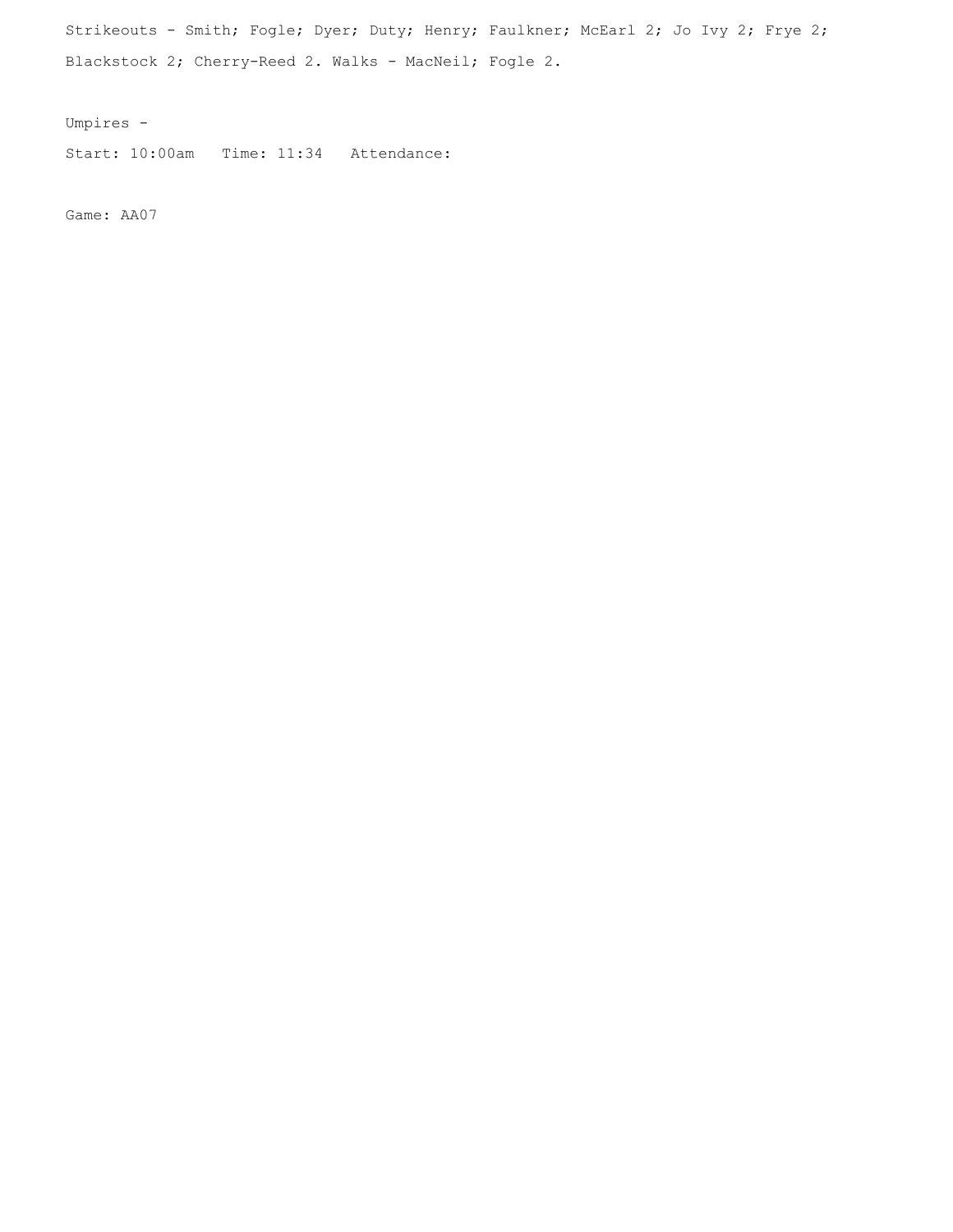## The Automated ScoreBook White House High at Chester Co - Play-by-Play May 24, 2012 at Murfreesboro (Starplex)

Score by Innings R H E ----------------------------------------- White House High.... 001 010 0 - 2 3 0 Chester Co.......... 000 000 0 - 0 2 2 -----------------------------------------

White House High starters:  $10/rf$  MacNeil; 0/c Smith; 14/p Fogle; 24/cf Dyer; 32/ss Byrd; 1/1b Duty; 44/lf Hale; 8/2b Long; 9/3b Suiter; Chester Co starters: 33/cf Cox; 4/c Weeks; 20/3b Henry; 7/dh Faulkner; 16/1b McEarl; 10/p Jo Ivy; 12/2b Frye; 0/lf Blackstock; 9/ss Cherry-Reed; 14/rf Robinson;

**White House High 1st -** MacNeil flied out to 3b. Smith flied out to rf. Fogle struck out swinging. *0 runs, 0 hits, 0 errors, 0 LOB.*

**Chester Co 1st -** Cox popped up to ss. Weeks flied out to ss. Henry struck out looking. *0 runs, 0 hits, 0 errors, 0 LOB.*

**White House High 2nd -** Dyer struck out looking. Byrd popped up to c. Duty grounded out to p. *0 runs, 0 hits, 0 errors, 0 LOB.*

**Chester Co 2nd -** Faulkner grounded out to ss. McEarl struck out looking. Jo Ivy struck out swinging. *0 runs, 0 hits, 0 errors, 0 LOB.*

**White House High 3rd -** Hale grounded out to ss. Long singled. Suiter reached on an error by 1b; Long advanced to second. Suiter stole second; Long stole third. MacNeil reached on a fielder's choice, advanced to second on the throw; Suiter advanced to third; Long scored on the throw, unearned. Smith popped up to 2b. Fogle walked. Dyer lined out to 3b. *1 run, 1 hit, 1 error, 3 LOB.*

**Chester Co 3rd -** Frye struck out looking. Blackstock struck out swinging. Cherry-Reed struck out swinging. *0 runs, 0 hits, 0 errors, 0*